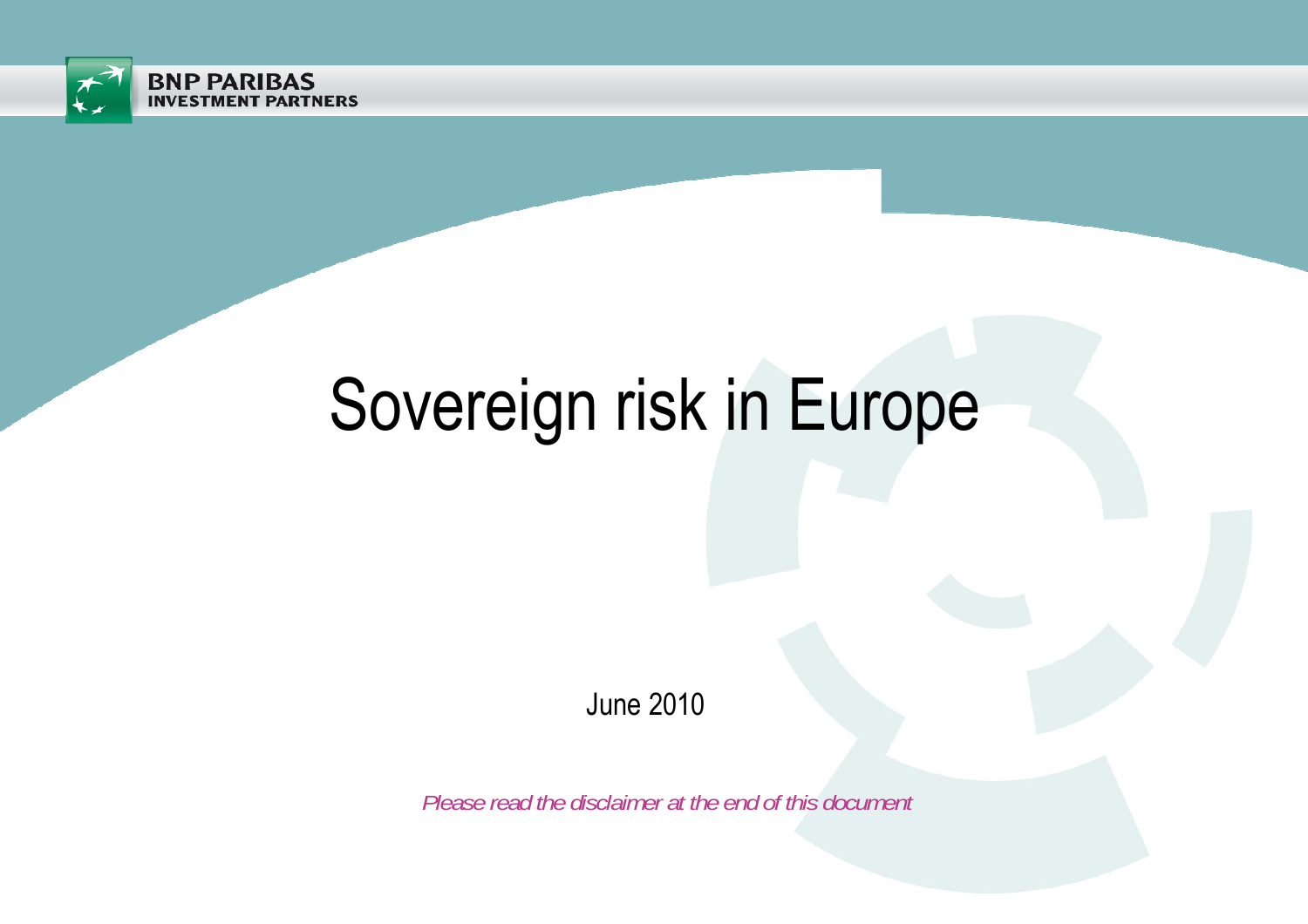## Key messages

- ● **What characterizes the world at the moment is a growing dichotomy between mature and emerging economies**
- ●**It is obvious for growth and for public finance situation**
- ●**We do not believe that an European country is likely to default on its debt**
- ●**An exit from the Euro zone is difficult to imagine (political issue)**
- ● **Next step is a renewed fiscal discipline that will harm growth (in 2010 in Greece, Portugal and Spain, in 2011 for France and Germany)**
- ● **To watch: reaction of population to the tightening in fiscal policy (strikes, street demonstrations,…)**
- ●**The euro should remain under pressure on the medium term**

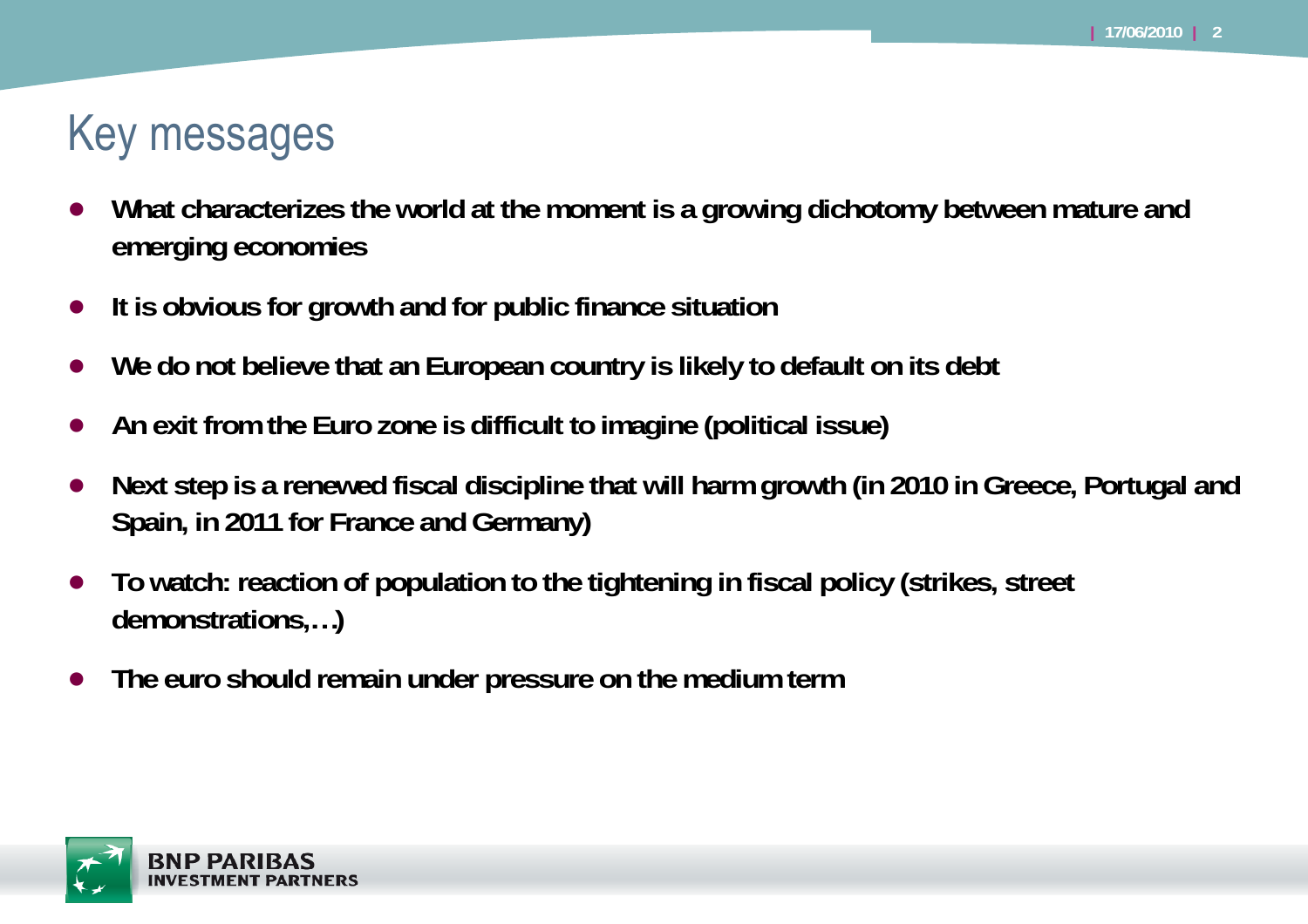## Macroeconomic environment

**The world continues to recover, with few economic surprises recently. However, mature economies are penalised by de-leveraging**

#### **Consensus Forecasts: Growth & Inflation**

|                                | <b>GDP y.o.y %</b> |      |      |     |         |      |      |        |         | Inflation y.o.y % |        |        |        |          |        |      |        |          |
|--------------------------------|--------------------|------|------|-----|---------|------|------|--------|---------|-------------------|--------|--------|--------|----------|--------|------|--------|----------|
| 03/05/2010                     | 2009               | 2010 |      |     |         | 2011 |      |        |         | 2009              | 2010   |        |        |          | 2011   |      |        |          |
| M= Mean; H= High; L=Low        |                    | M    | н    |     | $-1M$   | M    | н    |        | $-1M$   |                   | M      | н      |        | $-1M$    | M      | н    |        | $-1M$    |
| <b>Developed Economies</b>     |                    |      |      |     |         |      |      |        |         |                   |        |        |        |          |        |      |        |          |
| <b>USA</b>                     | $-2.4$             | 3.2  | 3.9  | 2.5 | [3.1]   | 3.1  | 4.4  | 1.5    | $[3.0]$ | $-0.3$            | 2.1    | 3.0    | 1.6    | $[2.2]$  | 1.9    | 3.9  | 0.8    | $[1.9]$  |
| Canada                         | $-2.6$             | 3.2  | 3.4  | 2.5 | $[2.9]$ | 3.0  | 3.6  | 2.3    | [3.2]   | 0.3               | 1.9    | 2.2    | 1.5    | $[1.8]$  | 2.2    | 2.6  | 1.7    | [2.2]    |
| Euro zone                      | $-3.9$             | 1.2  | 1.8  | 0.6 | $[1.1]$ | 1.5  | 2.6  | 1.0    | $[1.5]$ | 0.3               | 1.2    | 1.5    | 0.8    | $[1.1]$  | 1.4    | 1.8  | 0.7    | $[1.4]$  |
| <b>UK</b>                      | $-5.0$             | 1.3  | 2.2  | 0.9 | $[1.4]$ | 2.3  | 3.2  | 1.4    | $[2.3]$ | 2.2               | 2.7    | 3.6    | 1.8    | $[2.6]$  | 1.7    | 3.6  | 0.3    | $[1.7]$  |
| <b>Switzerland</b>             | $-1.5$             | 1.8  | 2.5  | 0.9 | $[1.5]$ | 1.9  | 2.8  | 1.1    | $[1.8]$ | $-0.5$            | 1.0    | 1.3    | 0.7    | [0.8]    | 1.1    | 1.7  | 0.8    | $[1.1]$  |
| Japan                          | $-5.2$             | 2.2  | 2.8  | 1.5 | $[1.9]$ | 1.6  | 2.9  | 0.9    | $[1.6]$ | $-1.4$            | $-1.1$ | $-0.6$ | $-1.6$ | $-[1.1]$ | $-0.2$ | 0.6  | $-0.7$ | $-[0.3]$ |
| Australia                      | 1.3                | 3.3  | 3.8  | 2.6 | [3.1]   | 3.4  | 4.3  | 2.7    | $[3.4]$ | 1.8               | 2.6    | 3.0    | 2.2    | $[2.5]$  | 2.8    | 3.3  | 2.6    | $[2.7]$  |
| <b>Developing Economies</b>    |                    |      |      |     |         |      |      |        |         |                   |        |        |        |          |        |      |        |          |
| China                          | 8.7                | 9.9  | 11.0 | 9.0 | [9.9]   | 9.0  | 10.0 | 8.2    | [9.1]   | $-0.7$            | 3.3    | 4.0    | 2.5    | [3.2]    | 3.4    | 4.9  | 2.4    | $[3.3]$  |
| <b>India (FY10 &amp; FY11)</b> | 7.1                | 8.2  | 9.0  | 7.2 | [8.2]   | 8.4  | 9.1  | 7.2    | na      | 11.7              | 8.2    | 11.0   | 5.5    | [8.0]    | 6.1    | 8.0  | 4.5    | na       |
| <b>South Korea</b>             | 0.2                | 5.1  | 6.8  | 4.1 | $[4.9]$ | 4.2  | 5.2  | 3.0    | $[4.3]$ | 2.8               | 2.8    | 3.2    | 1.7    | [3.0]    | 3.0    | 3.6  | 1.5    | $[3.0]$  |
| Taiwan                         | $-1.9$             | 5.3  | 8.2  | 4.3 | $[5.0]$ | 4.6  | 5.5  | 3.6    | $[4.5]$ | $-0.9$            | 1.3    | 1.9    | 0.5    | $[1.2]$  | 1.6    | 2.5  | 0.4    | $[1.7]$  |
| Argentina                      | $-2.8$             | 4.6  | 6.1  | 3.1 | $[3.8]$ | 3.0  | 4.2  | $-0.4$ | $[2.4]$ | 7.7               | 10.5   | 12.2   | 8.0    | [9.7]    | 10.4   | 13.9 | 7.5    | [10.1]   |
| <b>Brazil</b>                  | $-0.2$             | 5.8  | 7.0  | 5.2 | $[5.5]$ | 4.5  | 5.1  | 3.0    | $[4.4]$ | 4.3               | 5.2    | 5.8    | 4.5    | [4.8]    | 4.7    | 5.5  | 4.4    | $[4.7]$  |
| <b>Mexico</b>                  | $-6.5$             | 4.2  | 6.0  | 3.2 | $[4.0]$ | 3.5  | 4.1  | 3.0    | $[3.5]$ | 3.6               | 5.2    | 5.6    | 4.1    | [5.2]    | 3.9    | 4.6  | 3.4    | [3.9]    |
| <b>Russia</b>                  | $-7.9$             | 4.7  | 6.2  | 3.4 | $[4.5]$ | 4.6  | 5.8  | 3.9    | [4.6]   | 8.8               | 7.1    | 8.9    | 5.6    | $[7.0]$  | 6.7    | 9.5  | 4.5    | $[6.9]$  |
| <b>Turkey</b>                  | $-5.6$             | 4.9  | 7.2  | 3.5 | [4.5]   | 4.4  | 5.5  | 3.3    | $[4.3]$ | 6.3               | 9.2    | 9.9    | 6.6    | [9.0]    | 6.3    | 7.5  | 4.7    | [6.2]    |

Source: Consensus Forecasts as of 12/04/2010; Asia Pacific as of 12/04/2010; Latin American as of 19/04/2010; Eastern European as of 19/04/2010

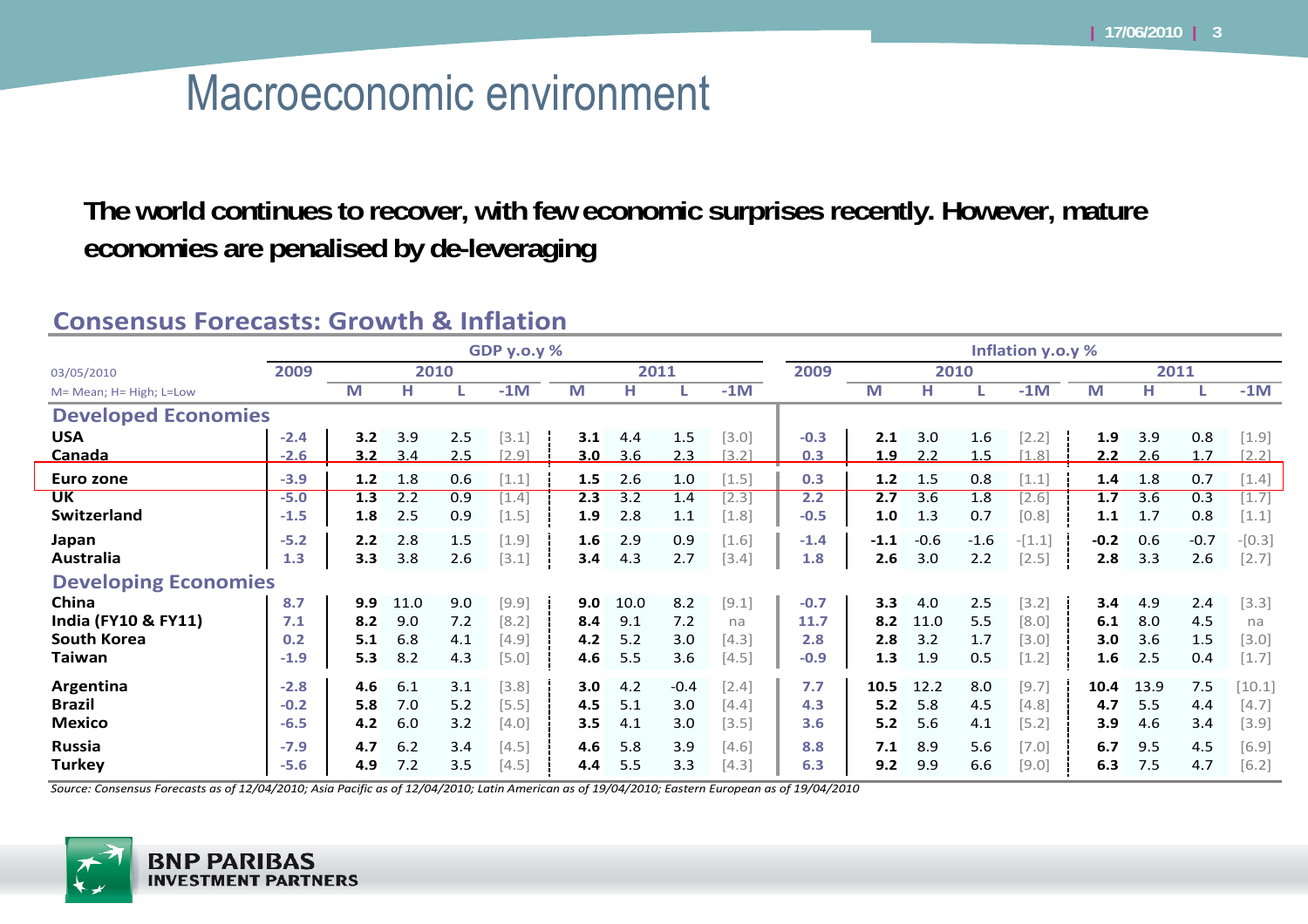### Euro Zone is the laggard of the G7

**Disappointing GDP growth in Q1 (+0.2%); activity accelerated towards the end of the quarter and in the early part of Q2 before reaching a ceiling in May**. **A slowdown could occur in the second half of the year. Worries about the sovereign debt crisis have probably dented confidence**



**INVESTMENT PARTNERS** 

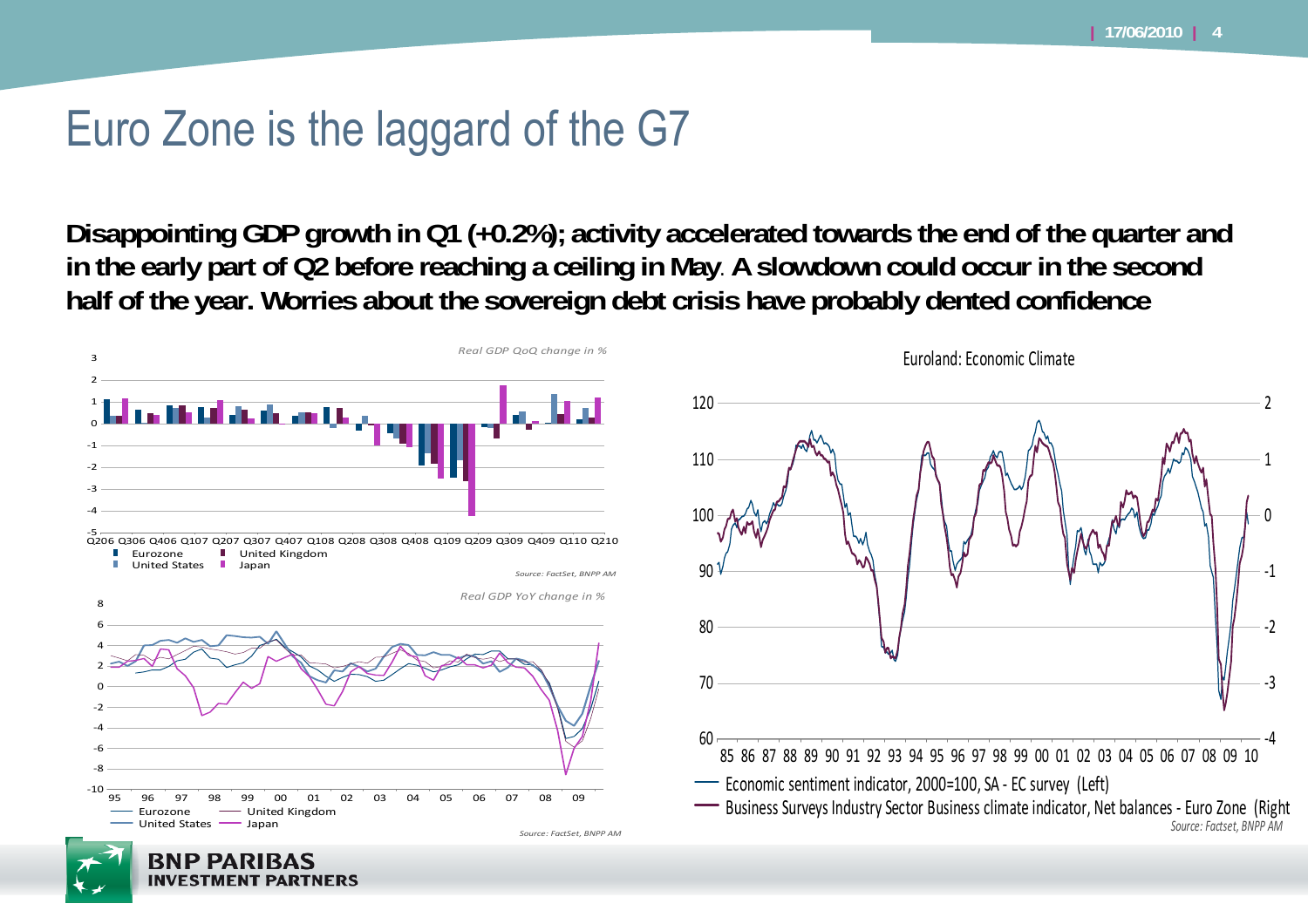# Sovereign risk: what to think?

**The rise in sovereign risk is an additional development in the debt crisis that started in 2007**

**All major mature economies are concerned; not only the Eurozone**

**Fiscal balance and public debt as a % of GDP**



*Source: IMF, World Economic Outlook, April 2010*

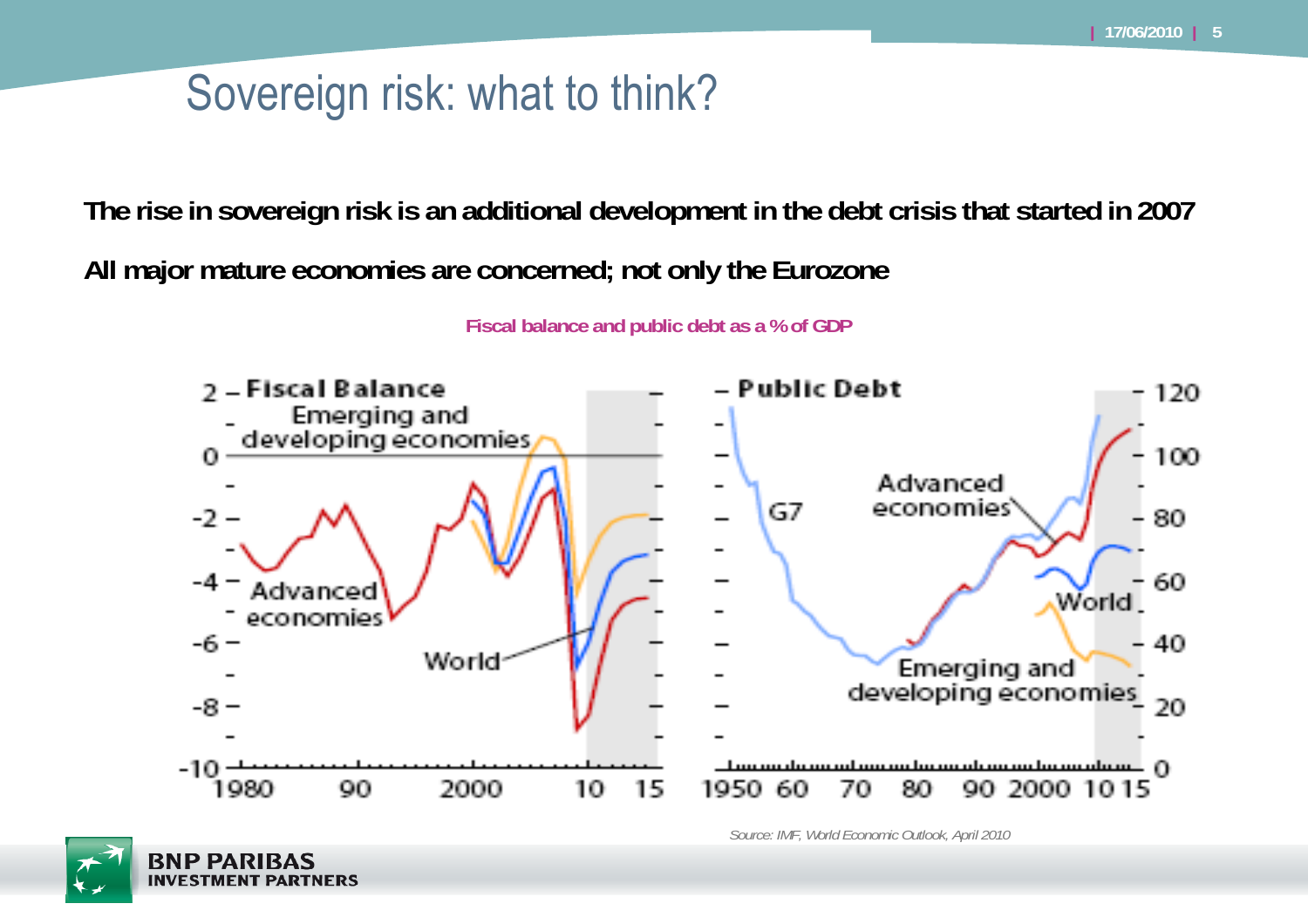# Sovereign risk: what to think?

**No over-reaction in the short term:**

- **- we think liquidity issues have been or can be adressed by the EU, IMF and BCE package**
- **- markets are selective and are not attacking sovereign risk, but weaker countries**



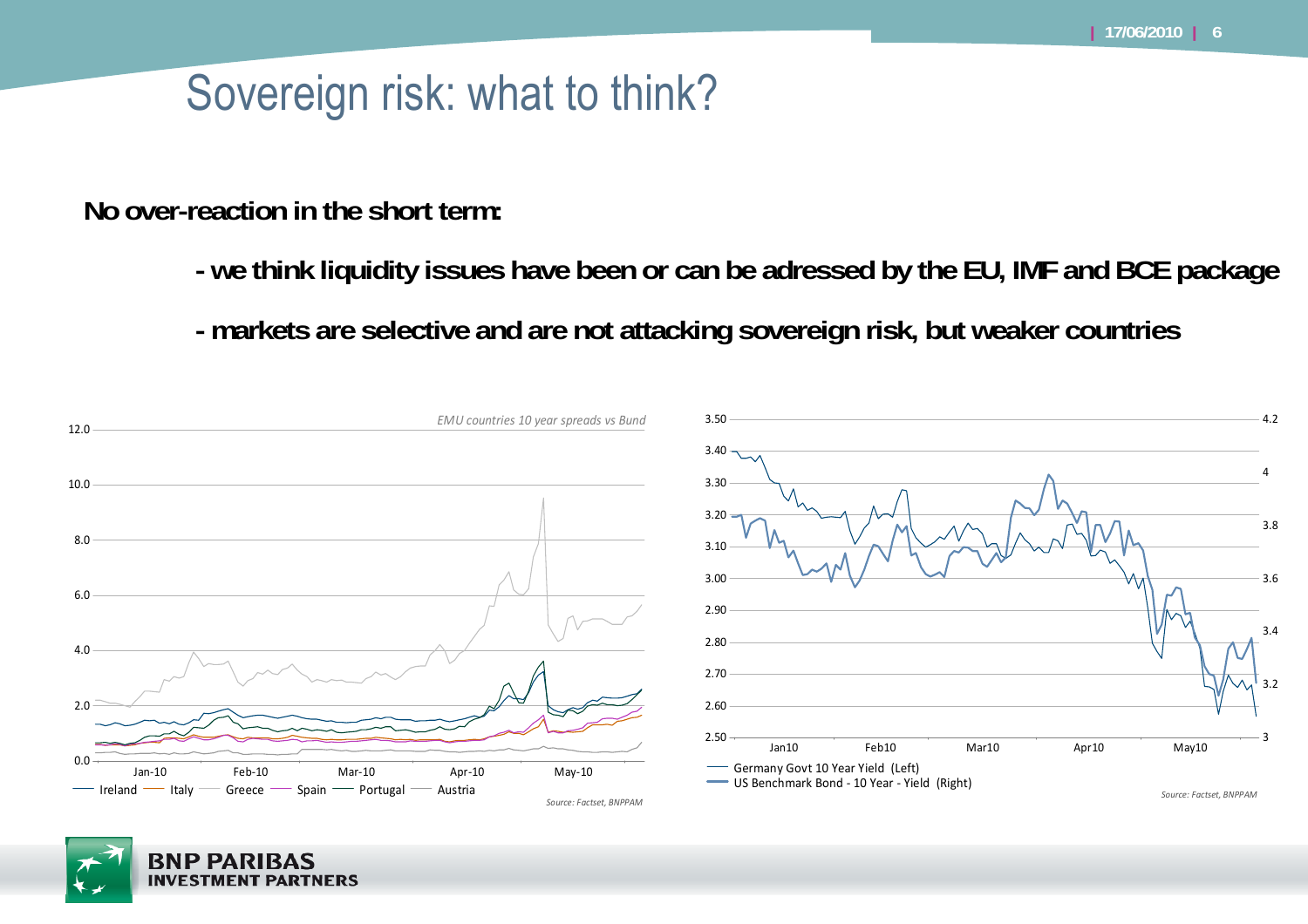# Sovereign risk: what to think?

**A long-term economic problem turning into a short-term market issue**

**Tension indicators (interbank market, equities, bonds, Forex) are back to high levels but not to crisis levels**



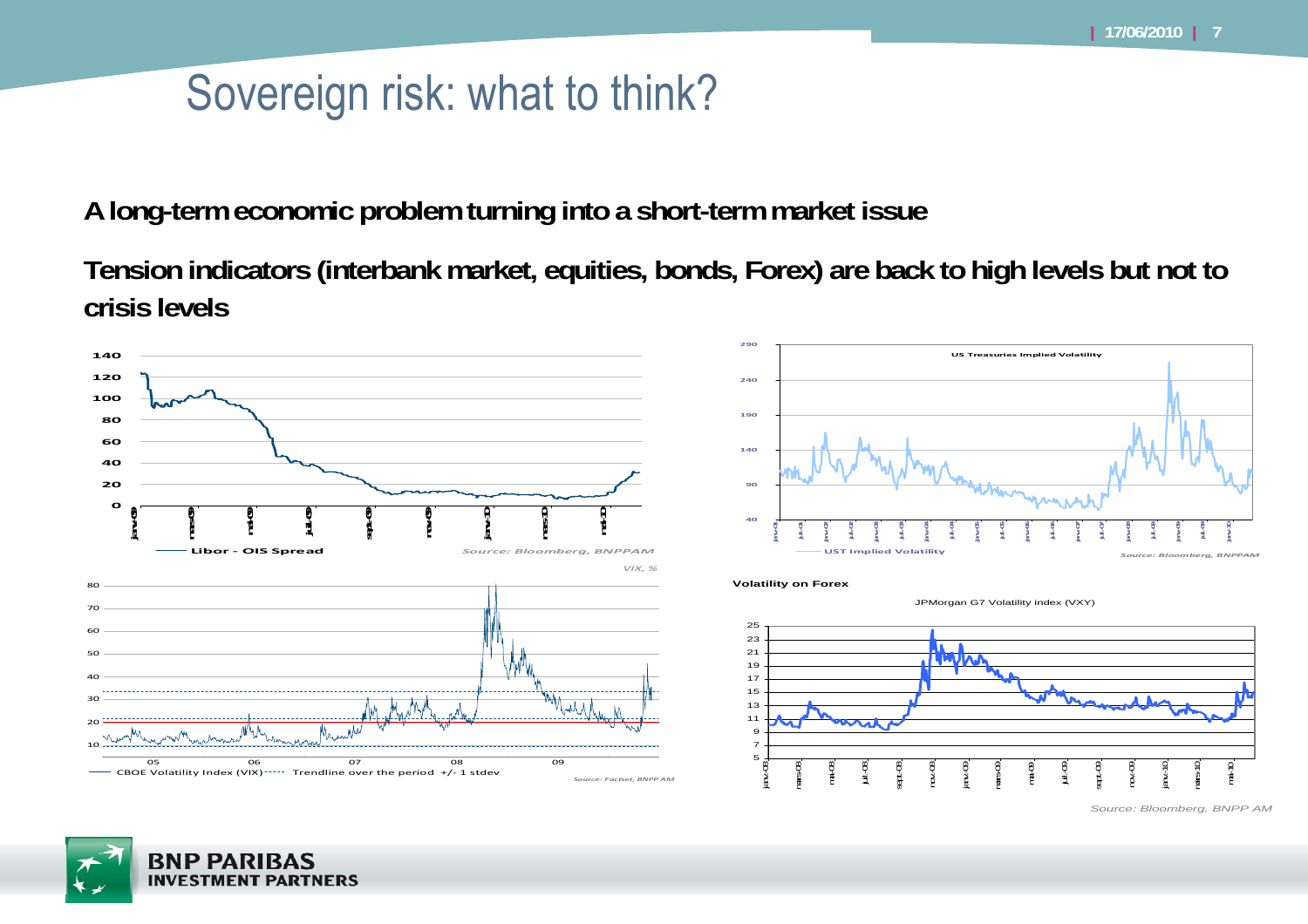### Possible outcome: 3 main options

● **A "bearish" case:** growing tensions on banks lead to credit restriction and/or governments are forced to cut deficits faster under market pressure. A double dip takes place.

**Probability: low/average.** Central banks can act to ease liquidity tensions between banks. Balance sheets have been partially cleaned up. A general crisis on sovereign debt looks unlikely as long as growth is sluggish (rise in savings rates, limited demand for credit from the private sector), and is not what we recently saw.

● **A "bullish" case:** after a period of volatility, it appears that the economic recovery is selfsustainable and surprises positively. Markets are reassured and the financial sector returns to business as usual, giving governments time to progressively cut deficits and stabilise debt.

**Probability: average**. We doubt the recovery in mature economies can be as strong as in past cycles, because of the deleveraging.

● **Our base case:** a systemic crisis does not materialize, but a slowdown in GDP growth in the next quarters, and continuing worries about the long-term impact of sovereign debt, maintain a quite high aversion to risk.

**Probability: high.** We think markets should continue to hesitate between encouraging elements (positive growth, rebound in corporate profits, accommodative monetary policies, emerging countries…) and longer-term threats.

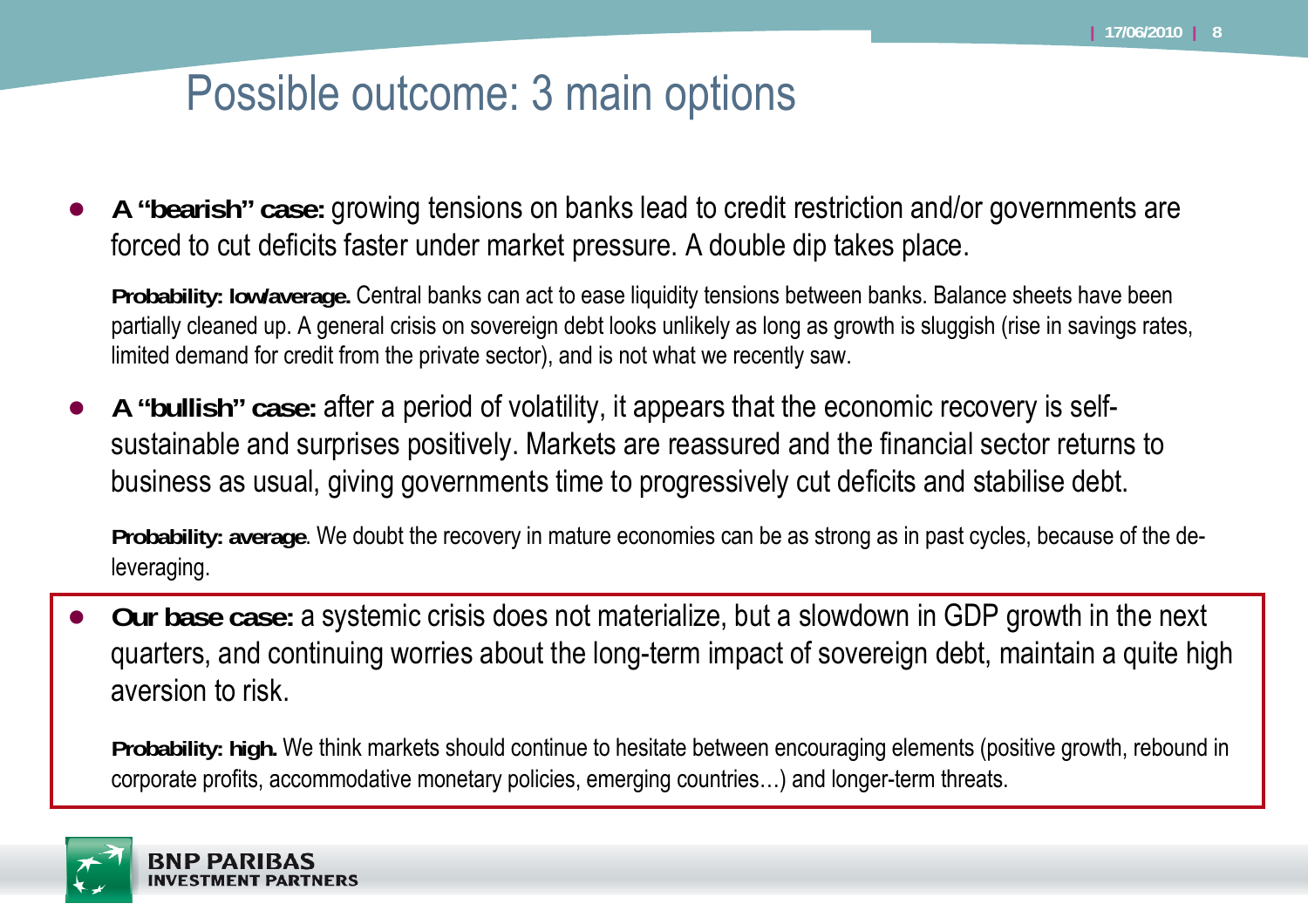#### Key messages on asset allocation

- ● **Our portfolio in June is rather similar to May** and subject to relatively minor adjustments. We continue to think that markets reached a turning point in the past couple of months, and that **we have entered a structurally tougher environment for risk assets** (upcoming slowdown in economic growth, sovereign risk…). Despite this relatively bearish bias, we are not playing a further drop in the very near term.
- ● **Macroeconomic base case broadly unchanged:** slowdown in growth in mature economies (but no double dip), end of the acceleration in emerging countries, dichotomy in terms of inflation and public debt between emerging and developed regions. However, the risk of a double dip probably increased in the recent past.
- ● **Still no key rates hikes by the Federal Reserve, ECB, BoE and BoJ expected soon,** and recent developments could postpone a tightening even further (restrictive fiscal measures, market turbulences, "de facto" tightening with higher interbank rates in Europe…).
- ●**EUR/USD** still expected to weaken in the medium term, but we do not expect the parity to continue to drop in the near future.
- ●**Neutrality maintained on developed equities. We have a fundamental preference for emerging equities,** but they are not expected to outperform much in the short term (correlation, monetary tightening).
- ● **We also are neutral on sovereign bonds, and have a preference for high yield** given the absence of a double dip or market dislocation in our scenario.
- $\bullet$  **In order to perform better in the longer term (more than three months), we believe investors from mature regions should directly or indirectly seek exposure to emerging economies, which can be achieved through emerging equities or commodities.**